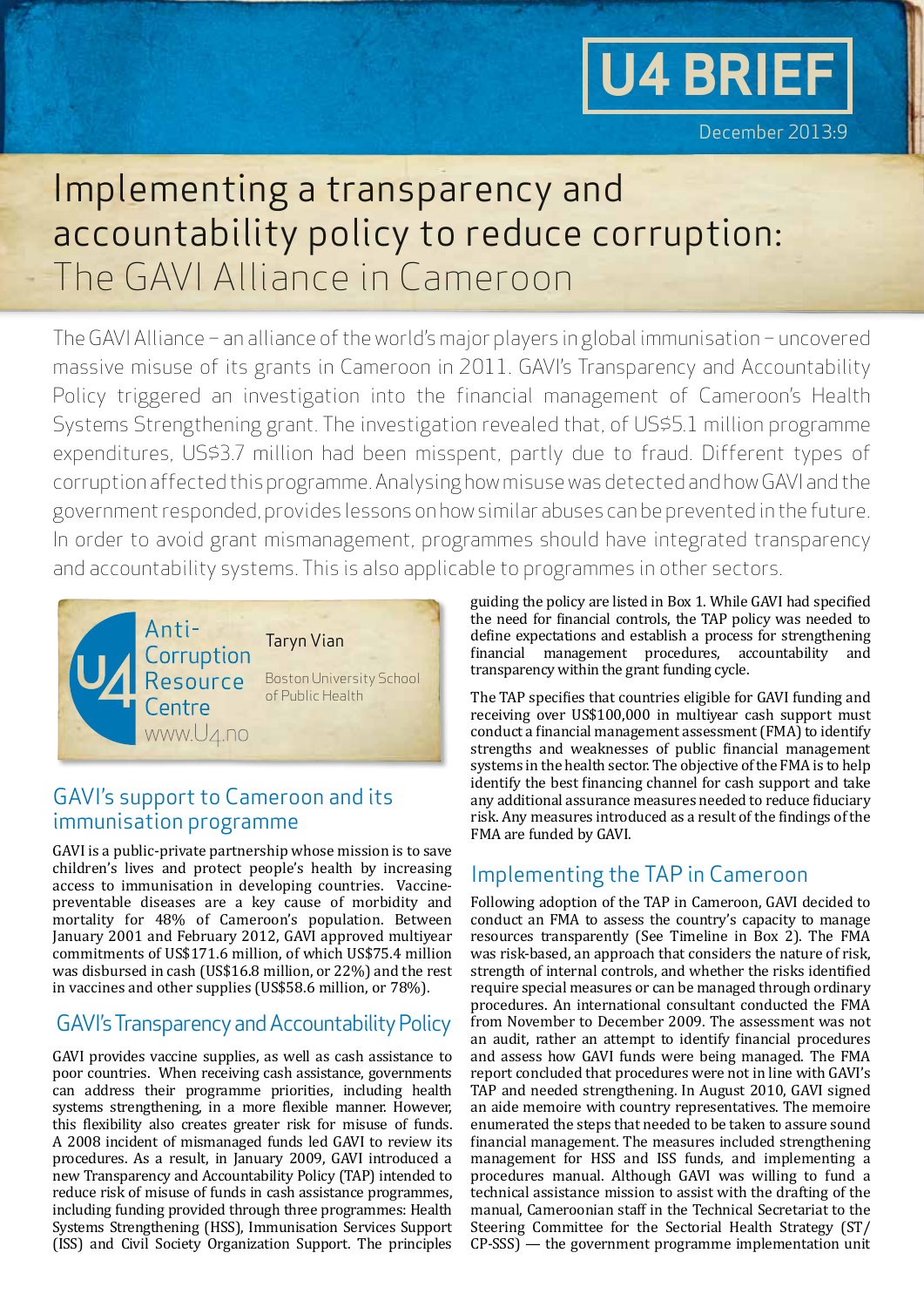

office responsible for implementing the GAVI programmes — declined any form of assistance.

In January 2011, GAVI reviewed the HSS programme's annual progress report and external audit report. GAVI noted that Cameroon was having problems implementing the aide memoire agreement. Based on these findings, GAVI decided to conduct a post-FMA assessment in March 2011. The purpose of the second review was to assess how compliance with financial management procedures had changed since the first assessment, and to ascertain progress in implementing the improvement plan from the aide memoire of 2010. The post-FMA assessment found that management procedures for the HSS programme still failed to comply with GAVI policies. Moreover, the assessment uncovered possible fraud and deficiencies in internal control within the ST/CP-SSS.

Based on these findings, and in consultation with the Ministry of Public Health (MOPH), GAVI decided to launch an official investigation, one of the available escalation mechanisms in the grant agreement. The investigation lasted five months and involved a team of experts. The investigative team reviewed the management environment and financial control procedures at ST/CP-SSS, analysed thousands of documents on programme activities and expenditures, and conducted forensic accounting analysis and legal review. The team held meetings with external auditors to determine why previous audits did not detect anomalies, and conducted meetings with staff, service providers and beneficiaries to validate information on purchases and expenditures, and collect statements to confirm observations.

The investigation found clear evidence of misuse of funds, including fraud (Table 1). Of the HSS expenses examined (US\$5.2 million), 72%, or US\$3.7 million, were identified as fraudulent, ineligible, or lacking in adequate justification.<sup>2</sup>

The February 2012 investigation report identified two

main types of fraud: those involving the purchase of goods, and those involving activities such as training and travel. Violations included fake invoices suppliers who did not exist (one business address was found to house a cemetery), and inflated procurement prices and amounts. In one case, the project provided for the purchase of 116 vehicle tires that were not compatible with the programme's vehicles.<sup>3</sup> Brand new vehicles were allegedly subjected to "repairs" costing thousands of dollars. The auditors were unable to trace actual consumption of items such as paper, and concluded that many of these purchases were fictitious. Auditors found templates on computers which suggested the issuing of false invoices for non-existent trainings. Per diems were paid at unauthorized rates and for days in excess of those worked. Cash was withdrawn for activities which were subsequently cancelled, but for which funds were never repaid. The audit report concluded:

*Implementation of the GAVI HSS programme in its current form and within the existing administrative and management framework is incompatible with the basic rules of sound management […]. The significant volume of frauds and anomalies of all types clearly establishes misuse of resources [and] leads us to the conclusion on the significant wastage of support provided to the Government of Cameroon by the GAVI Alliance.*

The auditors concluded that the HSS programme could have achieved its results with fewer resources and significantly higher levels of performance had the GAVI funds been<br>better managed. Lack of segregation of functions, Lack of segregation of functions, collusion among staff, weak financial control systems, and inadequate oversight allowed these fraudulent activities to take place. The director of the programme was allowed to specify resource needs, issue requisitions, and sign off on purchase orders, receipt of goods, and payment orders. This concentration of functions did not allow for adequate checks and balances. In addition, GAVI found that the external audit firm engaged by the government did not have adequate capacity, and the process used to select the audit firm was not sound, resulting in poor quality work and delayed identification of problems.

### Addressing the problem

Although the results of the investigation put at risk the entire programme at risk the government demonstrated a strong commitment to take action. Once the misuse of funds was detected, the government took immediate action. The health minister of Cameroon dissolved the ST/CP-SSS, dismissing the entire staff. The minister referred the case to the investigative police immediately and informed the state minister in charge of audit. The government decided to prosecute involved individuals. A case is expected to be filed in court. $4$ 

The government agreed to fully repay the misused funds. The finance minister issued the repayment order, and GAVI was to receive the first tranche of the US\$1.9 million repayment in June 2013. This is a tangible cost of corruption, as the citizens of Cameroon are paying twice for the same benefit. GAVI will reinvest the repaid funds in the HSS programme, but future grant funding for Cameroon will depend on successful submission of a new application.

As the government accepted full responsibility and participated actively in responding to the misuse of funds,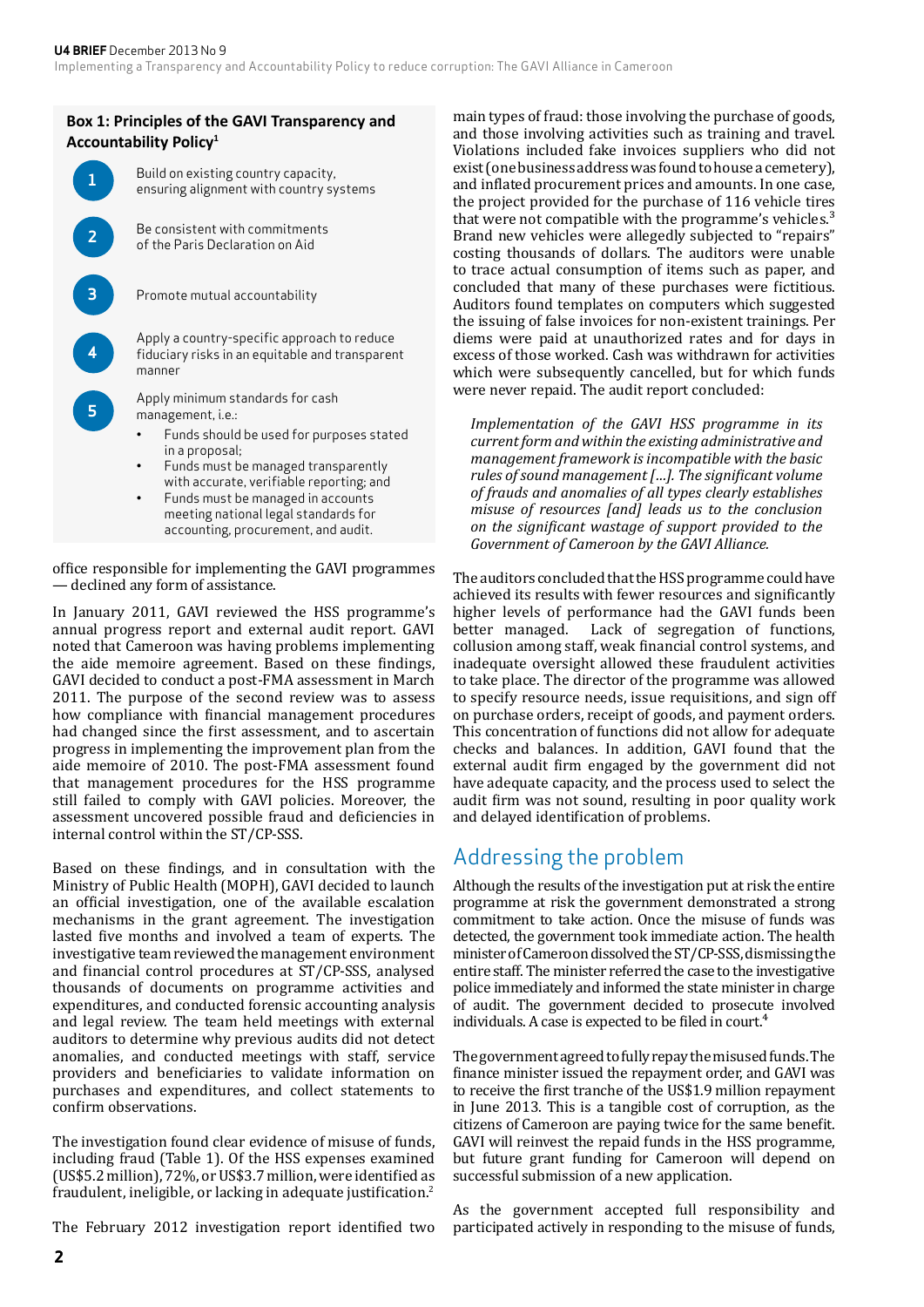#### **Box 2: Timeline of TAP implementation and GAVI fraud investigation in Cameroon**

| <b>JAN</b><br>2009               | GAVI adopts the Transparency and Accountability<br>Policy (TAP)                                                                                                                                                                                                                                                                                                                                                                                                                                                                                     |
|----------------------------------|-----------------------------------------------------------------------------------------------------------------------------------------------------------------------------------------------------------------------------------------------------------------------------------------------------------------------------------------------------------------------------------------------------------------------------------------------------------------------------------------------------------------------------------------------------|
| <b>NOV</b><br><b>DEC</b><br>2009 | GAVI engages an external consultant to conduct<br>a financial management assessment (FMA)<br>in Cameroon. The report concludes that fund<br>management is not in compliance with GAVI's TAP.                                                                                                                                                                                                                                                                                                                                                        |
| <b>AUG</b><br>2010               | The Government of the Republic of Cameroon<br>(GoRC) and GAVI sign an aide memoire, stipulating<br>measures to improve financial management. GAVI<br>offers technical assistance to draft the manual,<br>but the government programme implementation<br>unit declines.                                                                                                                                                                                                                                                                              |
| <b>JAN</b><br>2011               | GAVI reviews the Health Systems Strengthening<br>(HSS) programme financial reports, the annual<br>progress report, and an external audit for 2010<br>and finds little improvement of financial systems.<br>GAVI decides to conduct a more rigorous post-<br>FMA review using its own staff.                                                                                                                                                                                                                                                         |
| <b>MAR</b><br>2011               | The post-FMA review assesses financial<br>management in Immunisation Services<br>Support (ISS) and HSS programmes and the<br>implementation of the aide memoire.<br>The review reveals continued weaknesses,<br>especially within the HSS programme, and non-<br>compliance with the TAP. Indications of fraud are<br>detected.<br>GAVI formally writes to the Ministry of Public<br>Health (MOPH) to request an investigation.<br>On March 21, the MOPH agrees to suspend<br>disbursement of HSS funds in support of the<br>pending investigation. |
| <b>APR</b><br>2011               | GAVI prepares terms of reference for the<br>investigation focused on HSS funds used in<br>2008, 2009, 2010 and the first quarter of<br>2011. The investigation is set up to identify<br>ineligible, unjustified or insufficiently justified<br>expenditures, fraud, and irregularities.                                                                                                                                                                                                                                                             |
| MAY-<br><b>SEP</b><br>2011       | The investigation is conducted. The investigative<br>team presents its findings to the MOPH.                                                                                                                                                                                                                                                                                                                                                                                                                                                        |
| <b>JAN</b><br>2012               | A meeting with the MOPH is held to consider a<br>response to the findings. A review of additional<br>documents allows the investigative team to<br>accept expenditures which were initially rejected.                                                                                                                                                                                                                                                                                                                                               |
| FEB<br>2012                      | The final investigative report is released. The<br>GoRC dismisses staff involved in misuse of funds<br>and dissolves the programme management unit.<br>The government commits to reimburse misused<br>funds and to prosecute.                                                                                                                                                                                                                                                                                                                       |
| <b>JUN</b><br>2013               | The Ministry of Finance in Cameroon issues a<br>repayment order. The first tranche of repayment<br>is expected by GA VI in June 2013.                                                                                                                                                                                                                                                                                                                                                                                                               |

GAVI decided to resume the flow of approved HSS cash support to Cameroon. The current HSS grant is being managed by the Cameroon World Health Organization (WHO) country office, which agreed to take over when the ST/CP-SSS staff was dismissed. As of April 2013, 79% of HSS funds had been disbursed. Cameroon will be eligible to receive new HSS support pending submission of an acceptable application. Meanwhile, GAVI and Cameroon are working together to redesign sound and safe fiduciary measures for the management of future grants. This includes ensuring that external audit services are of the highest quality. Country level implementation plans—not only in Cameroon, but in all recipient countries—now require GAVI TAP staff to draft the terms of reference for external audits and set conditions for contracting auditors (e.g., quality standards, experience requirements for firms). GAVI must also vet the audit team and issue "no objection" verifications. In addition, GAVI is indirectly supporting capacity building of international auditors through collaboration with groups like the International Organization of Supreme Audit Institutions, and the International Federation of Accountants.

## Lessons learned

This case study shows the benefits donor organizations can gain by adopting a transparency and accountability policy:

- Having a clear policy in place allowed GAVI to implement pre-defined procedures, including the FMA and followup investigations, which detected and responded to mismanagement and abuses.
- The policy was agreed upon beforehand and contained stepwise escalation procedures, which made response actions more transparent and understandable.
- Although the investigation revealed that government employees were involved in the fraud, which was undoubtedly an embarrassment for the Cameroonian government, they fully supported the investigation and were willing to act on its findings.
- In addition to providing guidance and support for the detection of misuse of funds, the TAP policy also helps to deter future violations by strengthening financial management support – not only detecting, but also preventing corruption.

Faced with the need to freeze the programme funding due to mismanagement and fraud, GAVI nevertheless found a way to continue providing necessary services:

By asking the WHO country office to temporarily take over programme management functions, GAVI could continue to support health system strengthening activities needed to expand access to immunisation. In a similar manner, other donors should seek temporary measures to continue critical services while investigating and remediating incidents of corruption or misuse of funds.

- The detection process was time-consuming and resource-intensive:
- GAVI funded three assessments/investigations over more than two years. Eighteen months after the investigation report was released, funds were yet to be repaid and charges had not yet been filed against the individuals involved in fraudulent activities.<sup>5</sup> Careful